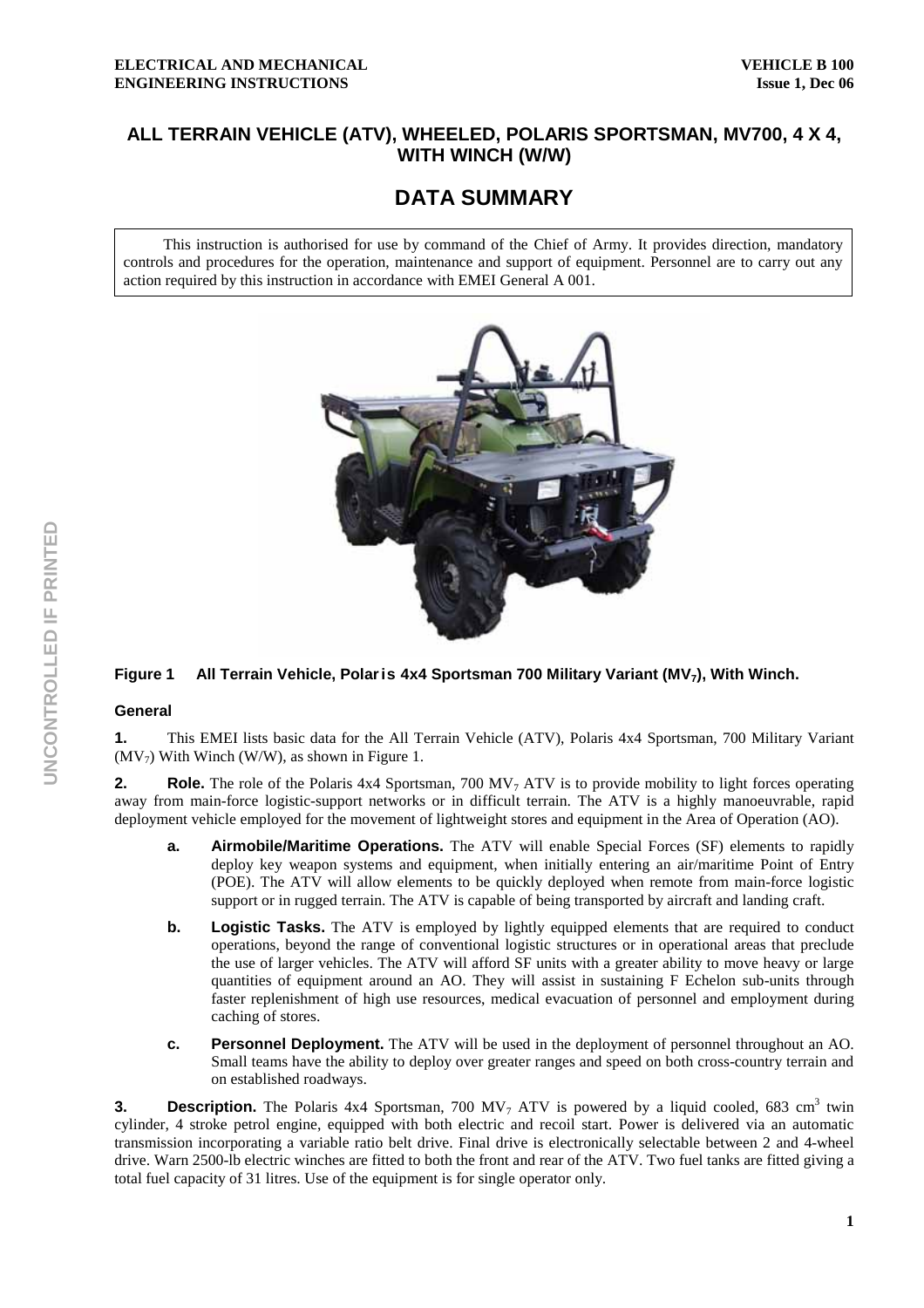# **Technical Data**

| 4. |               | <b>Dimensions and Mass:</b> |  |  |  |  |
|----|---------------|-----------------------------|--|--|--|--|
|    | a.            |                             |  |  |  |  |
|    | b.            |                             |  |  |  |  |
|    | c.            |                             |  |  |  |  |
|    | d.            |                             |  |  |  |  |
|    | е.            |                             |  |  |  |  |
|    | f.            |                             |  |  |  |  |
|    | g.            |                             |  |  |  |  |
|    | h.            |                             |  |  |  |  |
| 5. |               | Engine:                     |  |  |  |  |
|    | a.            |                             |  |  |  |  |
|    | $\mathbf b$ . |                             |  |  |  |  |
|    | c.            |                             |  |  |  |  |
|    | d.            |                             |  |  |  |  |
|    | е.            |                             |  |  |  |  |
|    | f.            |                             |  |  |  |  |
|    | g.            |                             |  |  |  |  |
|    | h.            |                             |  |  |  |  |
|    | i.            |                             |  |  |  |  |
|    | j.            |                             |  |  |  |  |
|    | k.            |                             |  |  |  |  |
|    | L.            |                             |  |  |  |  |
|    | m.            |                             |  |  |  |  |
|    | n.            |                             |  |  |  |  |
|    | о.            |                             |  |  |  |  |
|    | p.            |                             |  |  |  |  |
| 6. |               | Transmission:               |  |  |  |  |
|    | a.            |                             |  |  |  |  |
|    | b.            |                             |  |  |  |  |
|    | c.            |                             |  |  |  |  |
|    | d.            |                             |  |  |  |  |
|    | е.            |                             |  |  |  |  |
|    | f.            |                             |  |  |  |  |
|    | g.            |                             |  |  |  |  |
|    | h.            |                             |  |  |  |  |
|    | i.            |                             |  |  |  |  |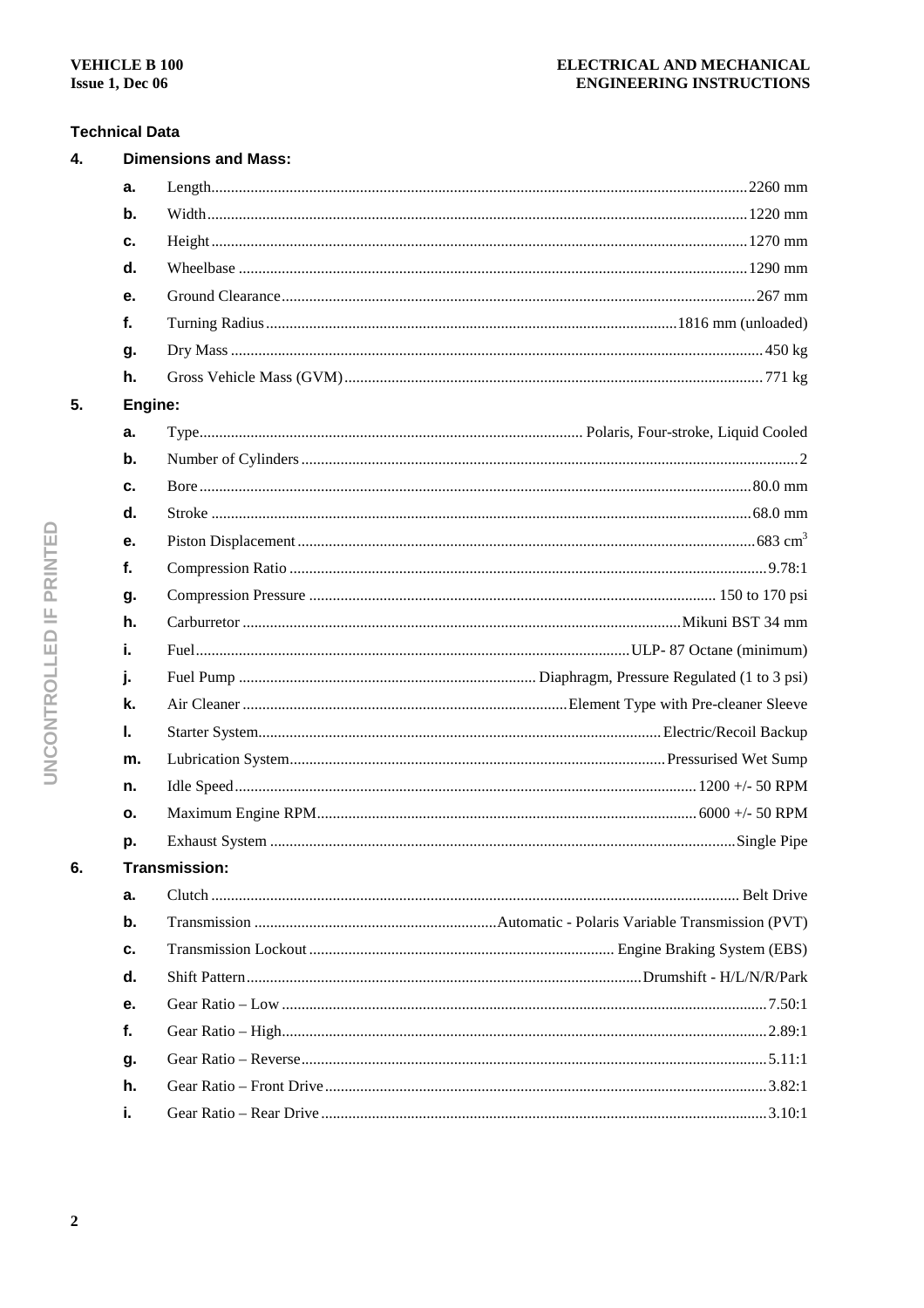# ELECTRICAL AND MECHANICAL **ENGINEERING INSTRUCTIONS**

| 7.  |                    | <b>Drive Train:</b>                   |  |  |  |  |
|-----|--------------------|---------------------------------------|--|--|--|--|
|     | a.                 |                                       |  |  |  |  |
|     |                    |                                       |  |  |  |  |
|     | c.                 |                                       |  |  |  |  |
| 8.  |                    | <b>Suspension:</b>                    |  |  |  |  |
|     | a.                 |                                       |  |  |  |  |
|     | b.                 |                                       |  |  |  |  |
|     | c.                 |                                       |  |  |  |  |
|     | d.                 |                                       |  |  |  |  |
|     | е.                 |                                       |  |  |  |  |
| 9.  |                    | <b>Brakes:</b>                        |  |  |  |  |
|     | a.                 |                                       |  |  |  |  |
|     | $\mathbf b$ .      |                                       |  |  |  |  |
|     | c.                 |                                       |  |  |  |  |
| 10. | Tyres:             |                                       |  |  |  |  |
|     | a.                 |                                       |  |  |  |  |
|     | b.                 |                                       |  |  |  |  |
|     | c.                 |                                       |  |  |  |  |
|     | d.                 |                                       |  |  |  |  |
| 11. | <b>Electrical:</b> |                                       |  |  |  |  |
|     | a.                 |                                       |  |  |  |  |
|     | b.                 |                                       |  |  |  |  |
|     | c.                 |                                       |  |  |  |  |
|     | d.                 |                                       |  |  |  |  |
|     | е.                 |                                       |  |  |  |  |
|     | f.                 | $91^{\circ}$ C<br>Thermostatic Switch |  |  |  |  |
|     | g.                 |                                       |  |  |  |  |
|     | h.                 |                                       |  |  |  |  |
|     | j.                 |                                       |  |  |  |  |
|     | j.                 |                                       |  |  |  |  |
|     | k.                 |                                       |  |  |  |  |
|     | L.                 |                                       |  |  |  |  |
|     | m.                 |                                       |  |  |  |  |
|     | n.                 |                                       |  |  |  |  |
|     | о.                 |                                       |  |  |  |  |
|     | p.                 |                                       |  |  |  |  |
|     | q.                 |                                       |  |  |  |  |
|     | r.                 |                                       |  |  |  |  |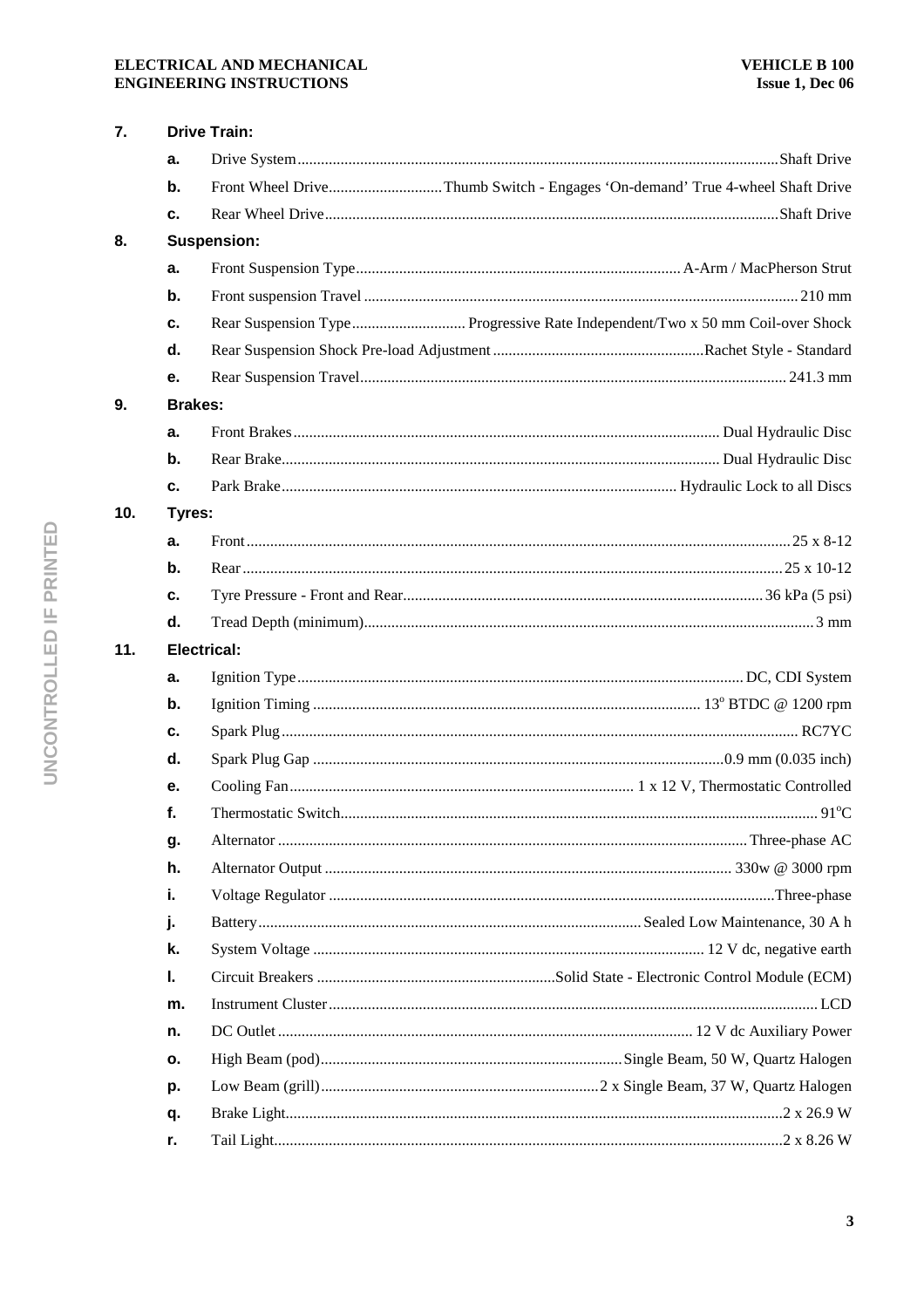#### **ELECTRICAL AND MECHANICAL ENGINEERING INSTRUCTIONS**

| 12.                                   | Winch:                  |  |  |  |
|---------------------------------------|-------------------------|--|--|--|
|                                       | a.                      |  |  |  |
|                                       | $\mathbf b$ .           |  |  |  |
|                                       | C.                      |  |  |  |
|                                       | d.                      |  |  |  |
|                                       | е.                      |  |  |  |
|                                       | f.                      |  |  |  |
| 13.<br><b>Capacities:</b>             |                         |  |  |  |
|                                       | a.                      |  |  |  |
|                                       | b.                      |  |  |  |
|                                       | c.                      |  |  |  |
|                                       | d.                      |  |  |  |
|                                       | е.                      |  |  |  |
|                                       | f.                      |  |  |  |
|                                       | q.                      |  |  |  |
| 14.                                   | <b>Load Capacities:</b> |  |  |  |
|                                       | a.                      |  |  |  |
|                                       | b.                      |  |  |  |
|                                       | c.                      |  |  |  |
|                                       | d.                      |  |  |  |
| <b>Manufacturer's Details:</b><br>15. |                         |  |  |  |
|                                       |                         |  |  |  |

# **a. Manufacturer:**

Polaris Industries 2/100 Highway 55, Medina MINNEAPOLIS USA http://www.polarisindustries.com

# **b. Australian Distributor:**

Polaris Industries Australia and New Zealand PO Box 1186, Ballarat Mail Centre BALLARAT VIC 3354 Tel: (03)5330 4703 Fax: (03)5337 6211

http://www.polarissales.com.au

# **16. Point of Contact:**

ADFLM, Light B-Vehicles LV SPO, DMO Victoria Barracks, St Kilda Rd SOUTHBANK VIC 3006